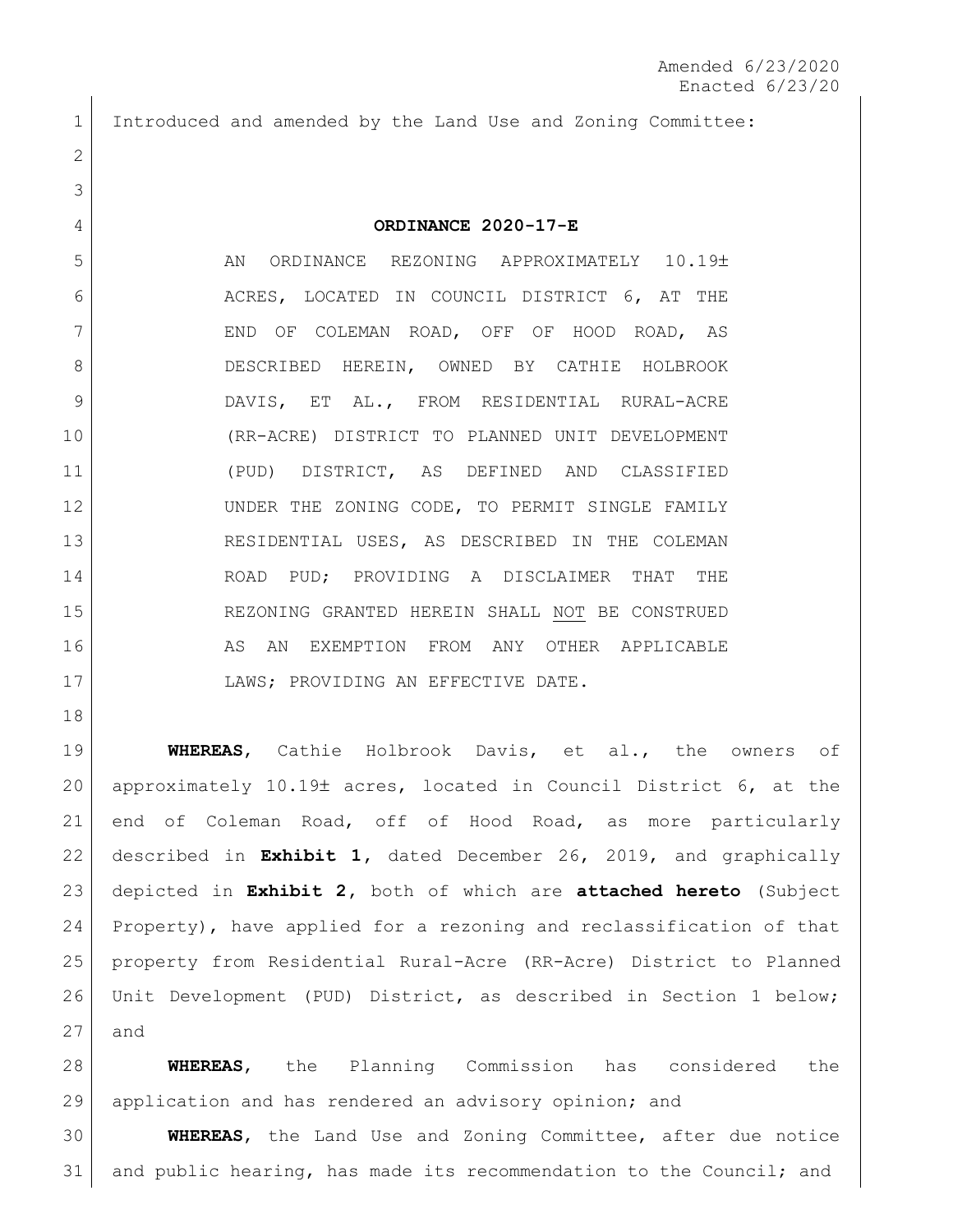**WHEREAS**, the Council finds that such rezoning is: (1) consistent with the *2030 Comprehensive Plan*; (2) furthers the goals, objectives and policies of the *2030 Comprehensive Plan*; and (3) is not in conflict with any portion of the City's land use 5 regulations; and

 **WHEREAS**, the Council finds the proposed rezoning does not adversely affect the orderly development of the City as embodied in 8 | the Zoning Code; will not adversely affect the health and safety of residents in the area; will not be detrimental to the natural environment or to the use or development of the adjacent properties in the general neighborhood; and will accomplish the objectives and meet the standards of Section 656.340 (Planned Unit Development) of 13 the Zoning Code; now, therefore

**BE IT ORDAINED** by the Council of the City of Jacksonville:

 **Section 1. Property Rezoned.** The Subject Property is hereby rezoned and reclassified from Residential Rural-Acre (RR- Acre) District to Planned Unit Development (PUD) District. This new 18 PUD district shall generally permit single family residential uses, and is described, shown and subject to the following documents,

**attached hereto**:

**Exhibit 1** – Legal Description dated December 26, 2019.

**Exhibit 2** – Subject Property per P&DD.

 **Revised Exhibit 3** – Revised Written Description dated January 9, 2020.

**Revised Exhibit 4** – Revised Site Plan dated June 9, 2020.

 **Section 2. Owner and Description.** The Subject Property is owned by Cathie Holbrook Davis, et al., and is legally described in **Exhibit 1, attached hereto**. The agent is Curtis L. Hart, 8051 Tara Lane, Jacksonville, Florida 32216; (904) 993-5008.

 **Section 3. Disclaimer.** The rezoning granted herein shall **not** be construed as an exemption from any other applicable

 $- 2 -$